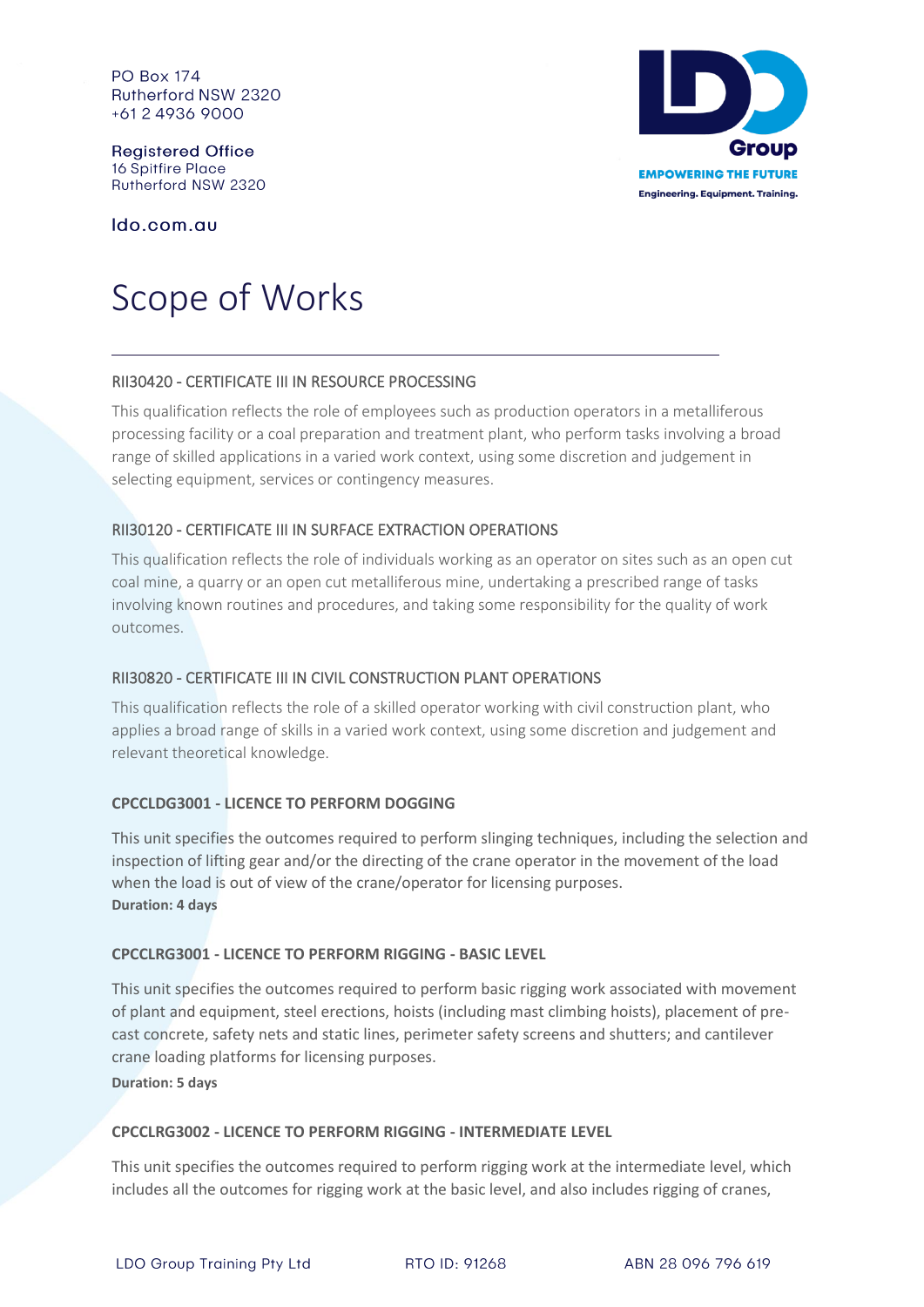

rigging of conveyors, rigging of dredges and excavators, rigging associated with tilt slabs, rigging associated with demolition work, and dual lifts for licensing purposes. **Duration: 5 days**

#### **CPCCLRG4001 - LICENCE TO PERFORM RIGGING - ADVANCED LEVEL**

This unit specifies the outcomes required to perform rigging work at the advanced level, which includes all the outcomes for rigging work at the basic and intermediate levels, and also includes rigging of gin poles and shear legs, flying foxes and cable ways, guyed derricks and structures, and suspended scaffolds and fabricated hung scaffolds for licensing purposes. **Duration: 5 days**

#### **TLILIC0003 - LICENCE TO OPERATE A FORKLIFT TRUCK**

This unit specifies the outcomes required for the operation of a powered industrial truck equipped with a mast and an elevating load carriage to which is attached a pair of fork arms or other attachment, for licensing purposes.

**Duration: 3 days**

# **TLILIC0024 - LICENCE TO OPERATE A VEHICLE LOADING CRANE (capacity 10 metre tonnes and above)**

This unit specifies the outcomes required to operate a vehicle loading crane with a capacity of 10 metre tonnes or more, mounted on a vehicle for the principle purpose of loading and unloading such a vehicle, including the application of load estimation and slinging techniques to move a load, for licensing purposes.

**Duration: 4 days**

# **TLILIC0005 - LICENCE TO OPERATE A BOOM-TYPE ELEVATING WORK PLATFORM (boom length 11 metres or more)**

This unit specifies the outcomes required to operate a boom-type elevating work platform (boom length 11 metres or more) for licensing purposes, and involves the operation of a telescoping device, hinged device, or articulated device or any combination of these used to support a platform on which personnel, equipment and materials may be elevated to perform work. **Duration: 3 days**

# **TLILIC0018 - LICENCE TO OPERATE A NON-SLEWING MOBILE CRANE (greater than 3 tonnes capacity)**

This unit specifies the outcomes required to operate a mobile crane of greater than 3 tonnes capacity that incorporates a boom or jib which includes articulated type mobile cranes and locomotive cranes, but does not include vehicle tow trucks, for licensing purposes.

**Duration: 4 days**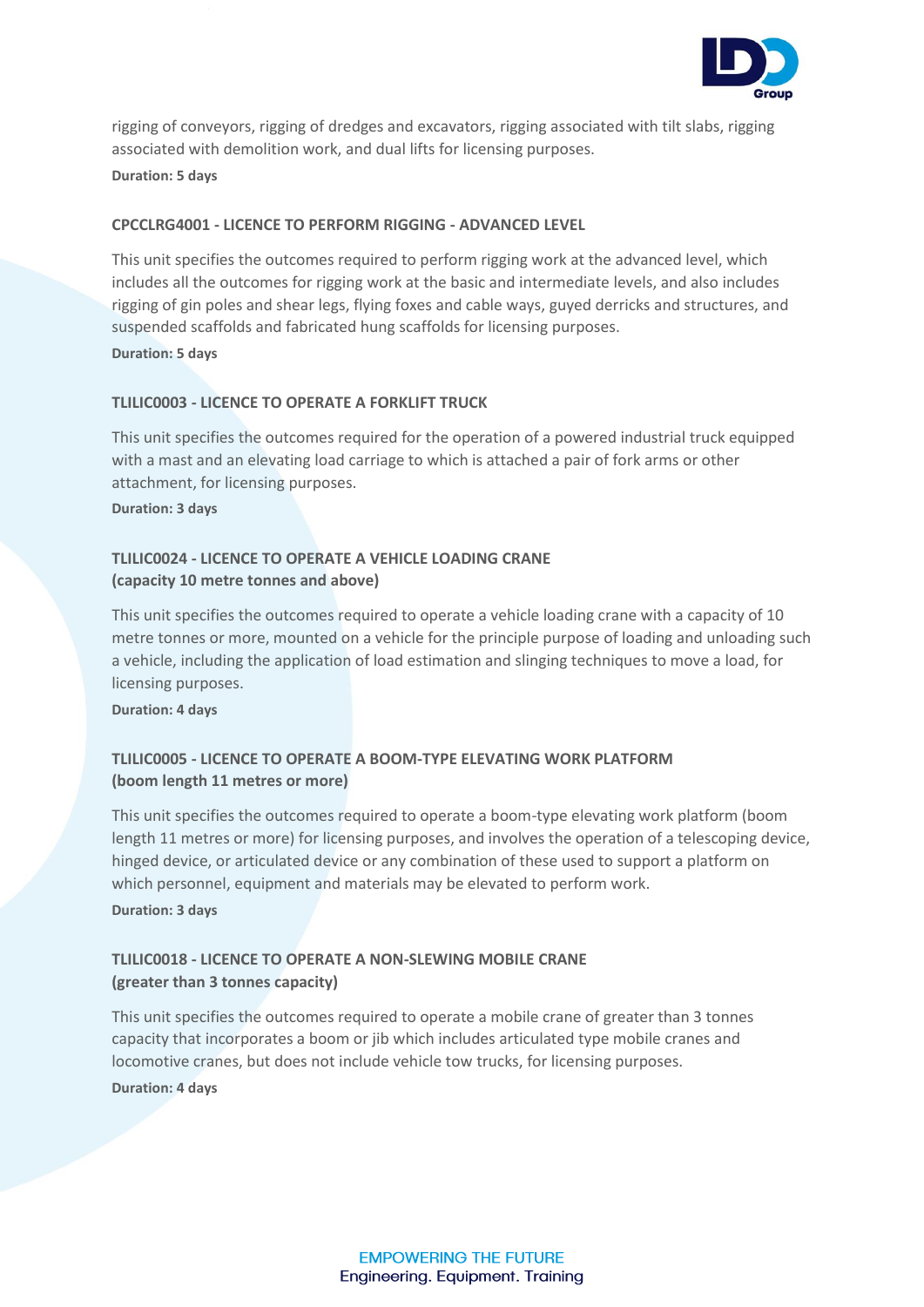

# **TLILIC0022 - LICENCE TO OPERATE A SLEWING MOBILE CRANE (up to 20 tonnes)**

This unit specifies the outcomes required to operate a slewing mobile crane (up to 20 tonnes) for licensing purposes. It encompasses the requirement for non-slewing mobile crane licence and the vehicle loading crane licence.

**Duration: 4 days**

# **TLILIC0023 - LICENCE TO OPERATE A SLEWING MOBILE CRANE**

#### **(up to 60 tonnes)**

This unit specifies the outcomes required to operate a slewing mobile crane (up to 60 tonnes) for licensing purposes. It encompasses the requirement for non-slewing mobile crane licence and the vehicle loading crane licence.

**Duration: 4 days**

#### **RIIWHS204E - WORK SAFELY AT HEIGHTS**

This unit covers working safely at heights. It includes: identifying the work requirements, work procedures and instructions for the task; accessing and installing equipment; performing work at heights; and cleaning up the work area.

**Duration: 1 day**

#### **RIIWHS202E - ENTER AND WORK IN CONFINED SPACES**

This unit covers the entering and working in confined spaces. It includes planning and preparing for entry of confined spaces, entry and working in confined spaces, exiting confined spaces and cleaning up.

**Duration: 2 days**

# **RIIMPO317F - CONDUCT ROLLER OPERATIONS**

This unit covers the conducting roller operations in the civil construction industry. It includes: planning and preparing; conducting machine pre-operational checks; selecting, removing and fitting attachments; operating and relocating the machine; and carrying out operator maintenance and clean up.

**Duration: 2 days**

#### **RIIMPO318F - CONDUCT CIVIL CONSTRUCTION SKID STEER LOADER OPERATIONS**

This unit covers conducting skid steer loader operations in the civil construction industry. It includes: planning and preparing; conducting machine pre-operational checks; operating skid steer loaders; lifting, carrying and placing materials; selecting, removing and fitting attachments; relocating the skid steer loaders; carrying out machine operator maintenance; and cleaning up.

**Duration: 2 days**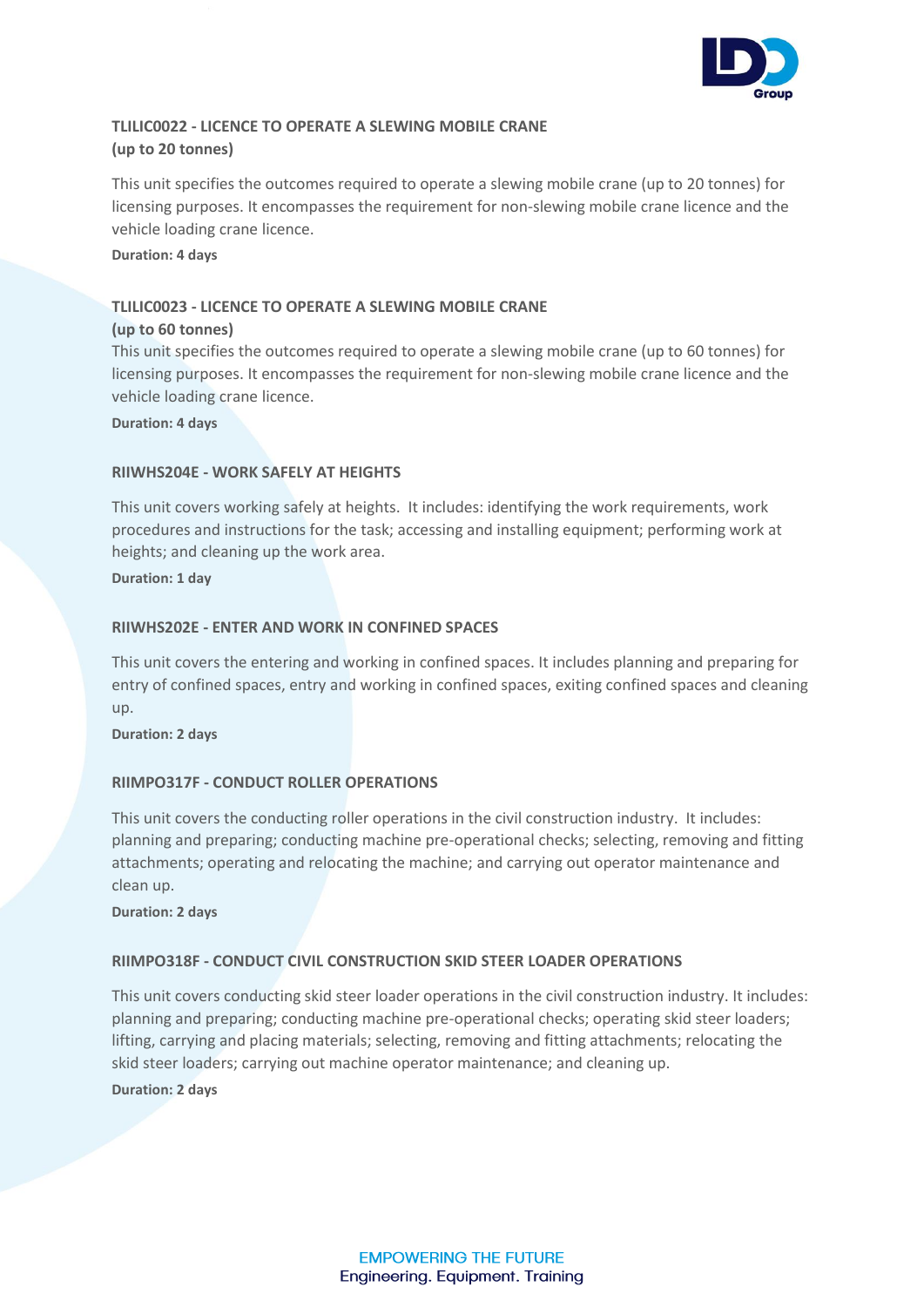

#### **RIIMPO319E - CONDUCT BACKHOE/LOADER OPERATIONS**

This unit covers the conducting backhoe / loader operations in the civil construction industry. It includes: planning and preparing; conducting machine pre-operational checks; operating backhoe / loaders; lifting, carrying and placing materials; selecting, removing and fitting attachments; relocating the backhoe / loaders; carrying out machine operator maintenance; and cleaning up. **Duration: 2 days**

#### **RIIMPO320F - CONDUCT CIVIL CONSTRUCTION EXCAVATOR OPERATIONS**

This unit covers the conduct excavator operations in the civil construction industry. It includes: planning and preparing; conducting machine pre-operational checks; operating the machine; lifting, carrying and placing materials; selecting, removing and fitting attachments; relocating the machine; carrying out machine operator maintenance; and cleaning up.

**Duration: 2 days**

#### **RIIMPO321E - CONDUCT CIVIL CONSTRUCTION WHEELED FRONT END LOADER OPERATIONS**

This unit covers conducting wheeled front end loader operations in the civil construction industry. It includes: planning and preparing; conducting machine pre-operational checks; operating front end loaders; attaching, securing, lifting, carrying and placing materials; selecting, removing and fitting attachments; relocating the front end loader; carrying out machine operator maintenance; and cleaning up.

**Duration: 2 days**

#### **RIIMPO322E - CONDUCT CIVIL CONSTRUCTION TRACKED FRONT END LOADER OPERATIONS**

This unit covers conducting tracked front end loader operations in the civil construction industry. It includes: planning and preparing; conducting machine pre-operational checks; operating the machine; lifting, carrying and placing materials; relocating the machine; carrying out machine operator maintenance; and cleaning up.

**Duration: 2 days**

# **RIIMPO323E - CONDUCT CIVIL CONSTRUCTION DOZER OPERATIONS**

This unit covers conducting dozer operations in the civil construction industry. It includes: planning and preparing; conducting machine pre-operational checks; operating the machine; selecting, removing and fitting attachments; relocating the machine; carrying out machine operator maintenance; and cleaning up.

**Duration: 2 days**

#### **RIIMPO324F - CONDUCT CIVIL CONSTRUCTION GRADER OPERATIONS**

This unit covers conducting grader operations in the civil construction industry. It includes: planning and preparing; conducting machine pre-operational checks; operating the machine; selecting, removing and fitting attachments; relocating the machine; carrying out machine operator maintenance; and cleaning up.

**Duration: 2 days**